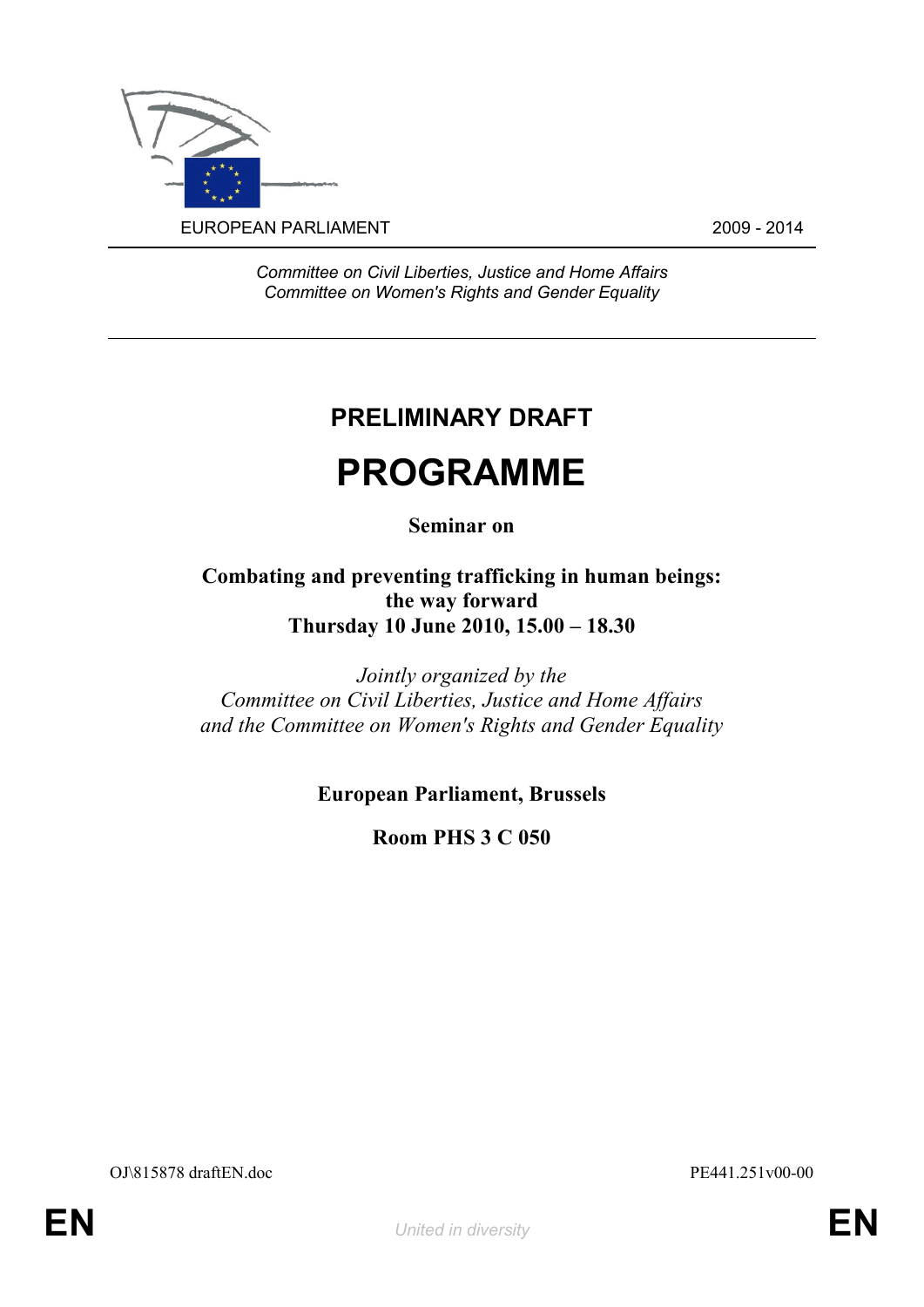#### **PRACTICAL GUIDELINES FOR THE DEBATE**

• *During the discussion, so as to make it possible for the highest number of parliamentarians to intervene, speaking time will be limited to two minutes per contribution or question.* • *Members requesting the floor are kindly asked to inform the chair indicating their name and* 

*parliament on a special sheet. The floor will be given to Members in the order in which requests are received..*

• *Speakers wishing to supplement their speeches may do so in writing by submitting a document (preferably in English or French) in advance to the secretariat (email:*

*[ip-femm-libe@europarl.europa.eu\)](mailto:ip-femm-libe@europarl.europa.eu). These documents will be circulated during the meeting.* • *Meeting documents will be progressively added to the Hearings section of the LIBE Committee pages: <http://www.europarl.europa.eu/activities/committees/homeCom.do?language=EN&body=LIBE> and FEMM pages: <http://www.europarl.europa.eu/activities/committees/hearingsCom.do?language=EN&body=FEMM>*

#### **IMPORTANT NOTICE FOR THOSE WISHING TO ATTEND THE MEETING**

This meeting is open to the public. However, for security reasons, participants who do not have a European Parliament access badge must obtain a pass in advance. Those wishing to obtain such a pass should contact the secretariat [\(ip-femm-libe@europarl.europa.eu\)](mailto:ip-femm-libe@europarl.europa.eu) **before 7 June 2010**. It is essential to provide us with your **full name, address and date of birth.** Without this information, the Security Service will not provide entry passes.

#### **INTRODUCTION**

Trafficking in human beings is a modern form of slavery, a serious crime and a severe violation of fundamental human rights and reduces people to a state of dependency via threats, violence and humiliation.

Trafficking in human beings is also an extremely profitable business for organised crime, with high profit possibilities and limited risk-taking and may take many forms, relating for example to sexual exploitation, forced labour, illegal trade in human organs, begging, illegal adoptions and domestic work.

The importance of this phenomenon is impressive but certainly not exactly known.

The Treaty of Lisbon has strengthened EU action in the field of judicial and police cooperation in criminal matters, including in combating trafficking in human beings, and the European Parliament, becoming co-legislator, will have a full role to play.

The Treaty of Lisbon contains multiple references to the fight against trafficking in human beings: Article 83 sets the legal basis for establishing minimum rules concerning the definition of criminal offences and sanctions in the area of trafficking in human beings and sexual exploitation of women and children and Article 79 sets a legal basis under the common immigration policy.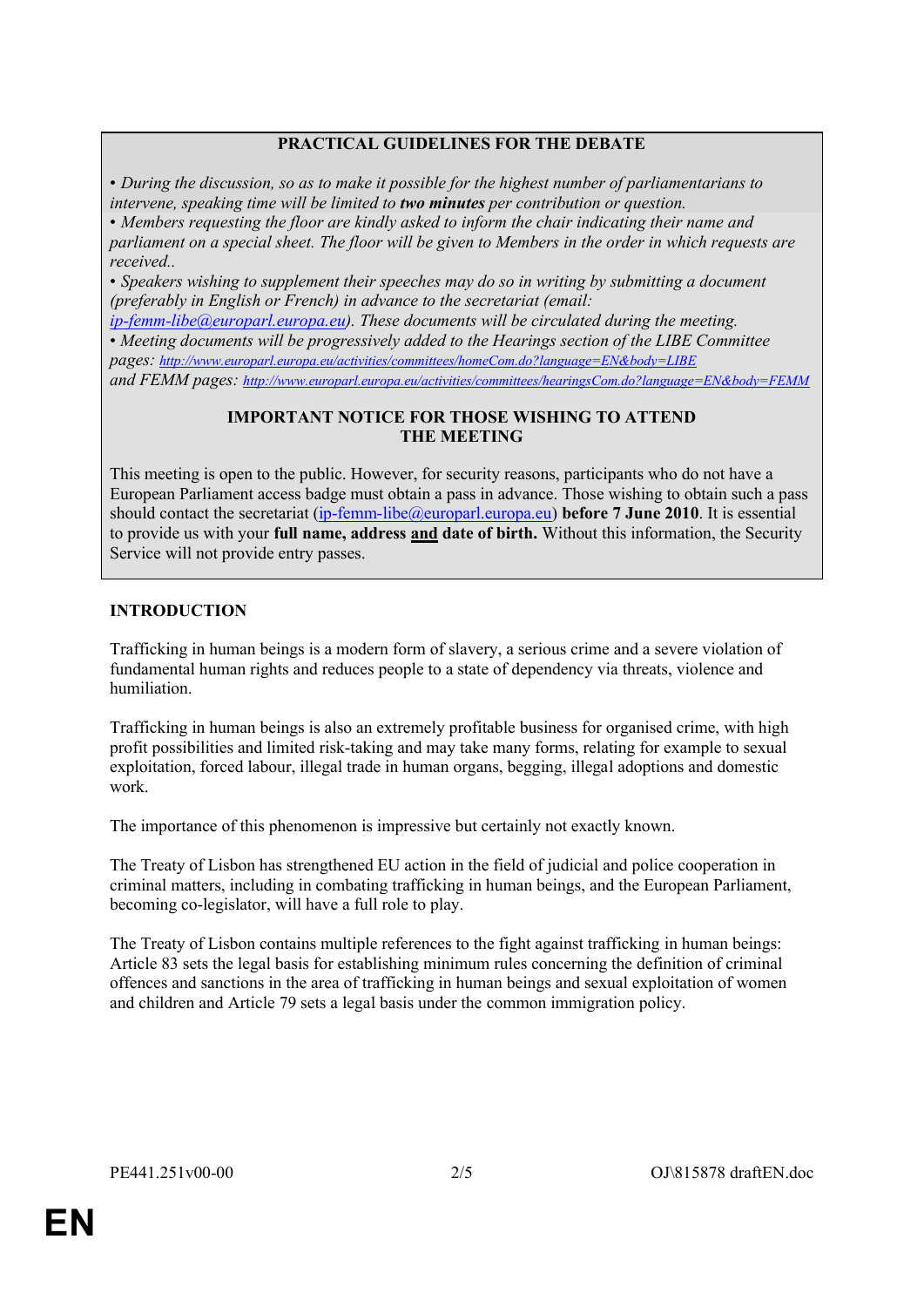The EU legal framework on trafficking in human being is currently mainly based on:

- Framework Decision 2002/629/JHA of 19 July 2002 on combating trafficking in human beings which aims at a minimum harmonisation of national legislation;

- Directive 2004/81/EC of 29 April 2004 on the residence permit issued to third-country nationals who are victims of trafficking in human beings or who have been the subject of an action to facilitate illegal immigration, who cooperate with the competent authorities;

Experience has shown that this legal framework is not effective enough and that the EU has to do more. With this perspective, in 2009 the European Commission presented a proposal for a new Framework Decision. Due to the entry into force of the Lisbon Treaty, which interrupted all ongoing legislative procedures, negotiation at Council could not lead to the formal adoption of the Framework Decision and the European Commission has tabled a new proposal for a Directive on Preventing and combating trafficking in human beings, and protecting victims, repealing Framework Decision 2002/629/JHA(COM(2010)95 final).

From its side, the European Parliament is deeply committed in cooperating with the Commission and the Council in enhancing an effective EU policy against trafficking in human beings.

In the Resolution adopted on 10 February 2010(P7\_TA(2010)0018) the European Parliament expressed, inter alia, the position that:

a) action against trafficking in human beings should be developed on the basis of a holistic approach centred on human rights and focusing on combating trafficking, prevention and protection of victims;

b) a victim-focused approach should be adopted, meaning that all potential categories of victims must be identified, targeted and protected, with special attention being given to children and other at-risk groups;

c) an EU anti-trafficking coordinator to coordinate EU action and policies in this field – including the activities of the network of national rapporteurs – and reporting to both the EP and the Standing Committee on Operational Cooperation on Internal Security (COSI) should be established;

d) policies on trafficking in human beings should cover aspects linked to social affairs and social inclusion including appropriate programmes and effective methods of ensuring social rehabilitation of victims, including measures relating to the labour market and the social security system;

e) due attention should be given to the external relations dimension of trafficking in human beings and the dimensions of immigration, asylum and reintegration policies;

f) information and awareness campaigns should be run through the education and school system in the countries of origin, transit and destination for trafficking;

The legislative process concerning the Commission's proposal of 29 March 2010 is ongoing, the Committee on Civil Liberties, Justice and Home Affairs (LIBE), and the Committee on Women's Rights and Gender Equality (FEMM) co-sharing the competence from the European Parliament side.

The aim of this Seminar is to explore ways forward, together with the relevant institutional and civil society stakeholders, at EU and international level, in order to give the rapporteurs and shadow rapporteurs the widest awareness of the phenomenon in view of negotiating the proposed Directive.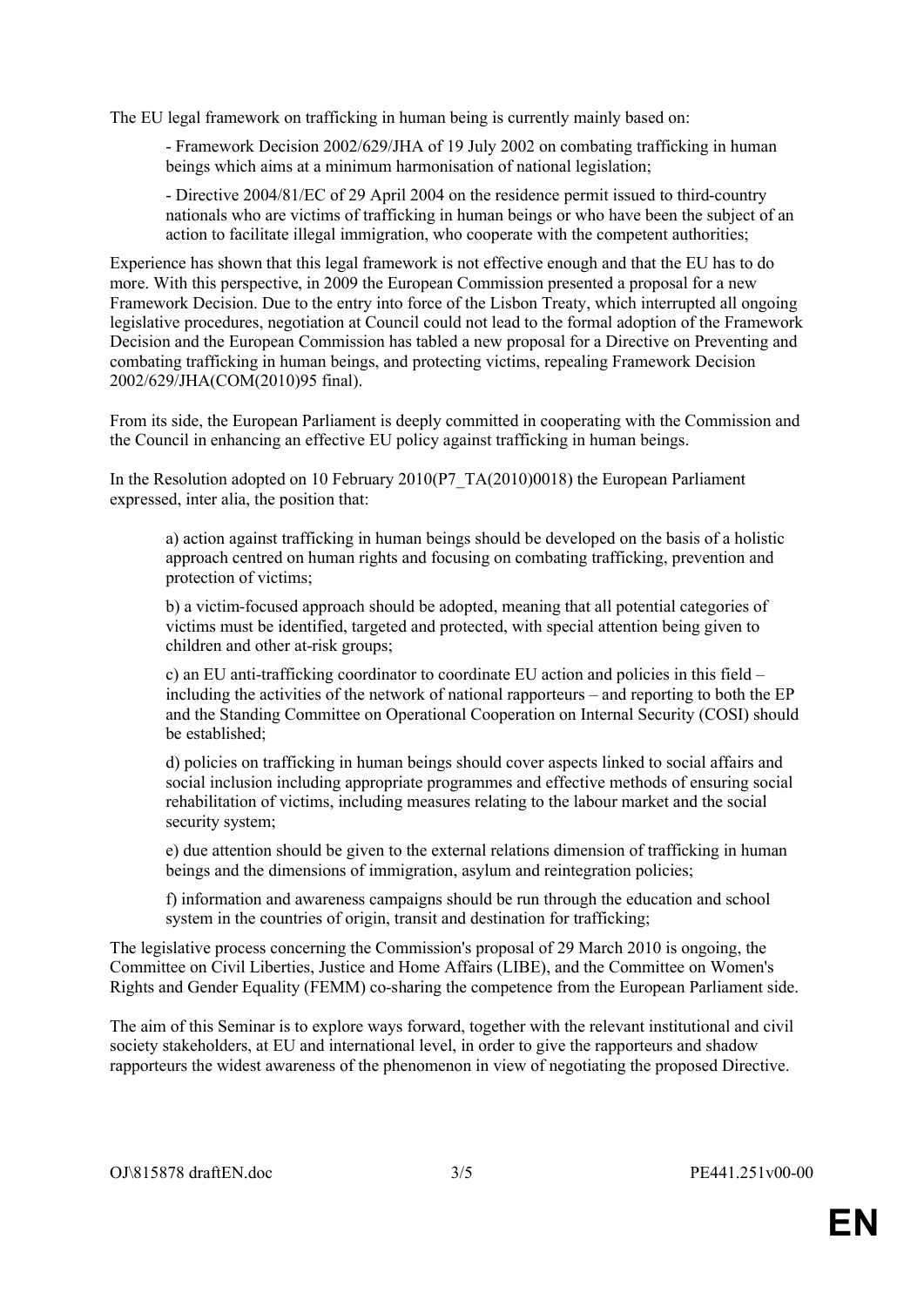*European Parliament:* 15.00 - 15.05 Opening by Anna Hedh, co-rapporteur

*European Commission:*

15.05 - 15.15 Presentation of the Commission's Proposal for a Directive: Reinhard Priebe, Director of the Directorate F (Security) of DG JLS

*Council of the European Union:*

15.15 - 15.20 Spanish Presidency of the Council: Luis Aguilera Ruiz, Counsellor of **Justice** 

15.20 - 15.25 Belgium: Charlotte Janssens, Legal Advisor, Ministry of Justice

#### **First Panel: 15.25-16.25**

#### **EU legislative and practical tools in the fight against trafficking in human beings**

*Europol:*

15.25 - 15.40 Steve Harvey, Europol National Member, Serious Crime Department, SC3 Crimes against Persons Unit

*Eurojust:*

15.40 - 15.50 Ola Laurell, Eurojust Swedish National Member

*Frontex:* 

15.50 - 16.00 Speaker to be confirmed.

*Discussion*: 16.00-16.15

#### **Second Panel: 16.15 -17.10**

#### **The importance of information gathering, prevention of trafficking and monitoring of anti-trafficking policies**

*European Union Agency for Fundamental Rights (FRA):* 

16.15 - 16.25 Ioannis Dimitrakopoulos, Head of Department Equality & Citizen's Rights

*International Labour Organisation (ILO):*

16.25 - 16.35 Caroline O'Reilly, Head, Special Action Programme to Combat Forced Labour

*Council of Europe:*

16.35 - 16.45 Carolina Lasen Diaz, Administrator, Secretariat of the Council of Europe Convention on Action against Trafficking in Human Beings